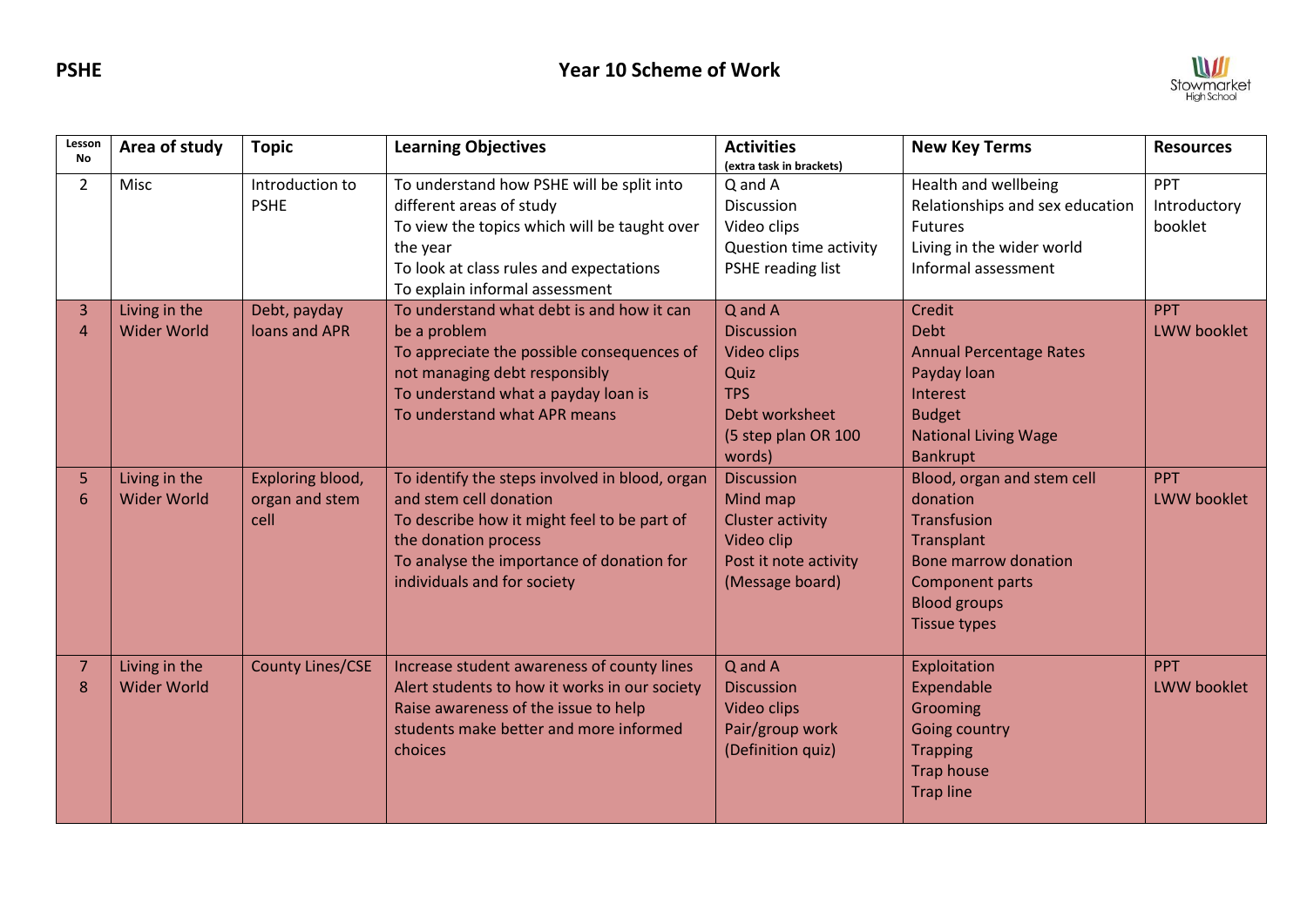| 9<br>10  | Living in the<br><b>Wider World</b> | <b>Serious Organised</b><br>Crime | To explain the reasons why some people<br>might get involved in serious and organised<br>crime<br>To describe the far-reaching consequences<br>of getting involved in serious and organised<br>crime<br>To explain the factors and strategies that can<br>help people avoid, or get out of, serious and<br>organised crime<br>To describe positive ways in which young<br>people can make the most of their skills and<br>abilities | Structured mind map<br><b>Discussion</b><br>Pair work<br>Group work<br>Body map<br>A year in the life<br><b>TPS</b><br>Letter writing | tRisk association<br><b>Transnational network</b><br>Internal pressures<br><b>External pressures</b><br><b>Deprived areas</b><br>Respectable career<br><b>Educational welfare officer</b> | <b>PPT</b><br>LWW booklet        |
|----------|-------------------------------------|-----------------------------------|-------------------------------------------------------------------------------------------------------------------------------------------------------------------------------------------------------------------------------------------------------------------------------------------------------------------------------------------------------------------------------------------------------------------------------------|---------------------------------------------------------------------------------------------------------------------------------------|-------------------------------------------------------------------------------------------------------------------------------------------------------------------------------------------|----------------------------------|
| 11<br>12 | Health and well<br>being            | Loss and<br><b>Bereavement</b>    | To be able to discuss and define grief and<br>bereavement<br>To describe the impact a death may have on<br>a young person<br>To reflect on people and things that I can be<br>grateful for.                                                                                                                                                                                                                                         | Class discussion<br>Video clips<br>Finish the sentence<br>Mind map<br>Learning about loss<br>cards<br>(Acrostic poem)                 | Grief<br>Impact<br>Sudden death<br>Unexpected death<br><b>Expected death</b><br>Violent death<br>Day of the dead<br>Qingming                                                              | PPT<br><b>HWB</b> booklet        |
| 13<br>14 | Health and<br>Wellbeing             | Male mental<br>health             | Understand the stigma surrounding male<br>mental health problems<br>Consider attitudes about male mental health<br>Exhibit a realistic and positive understanding<br>of mental health                                                                                                                                                                                                                                               | Video clips<br><b>Discussion</b>                                                                                                      | Masculine<br>Inadvertently<br>Appearance shaming<br>Taboo                                                                                                                                 | <b>PPT</b><br><b>HWB booklet</b> |
| 15<br>16 | Health and<br>Wellbeing             | First Aid 2 CPR                   | Reminder of DR ABC steps<br>Know and practice the CPR steps.                                                                                                                                                                                                                                                                                                                                                                        | <b>Discussion</b><br>Video clips<br>Manikin practice<br>Q and A                                                                       | Cardiopulmonary resuscitation<br>Manikin<br>Chest compressions                                                                                                                            | <b>PPT</b><br><b>HWB booklet</b> |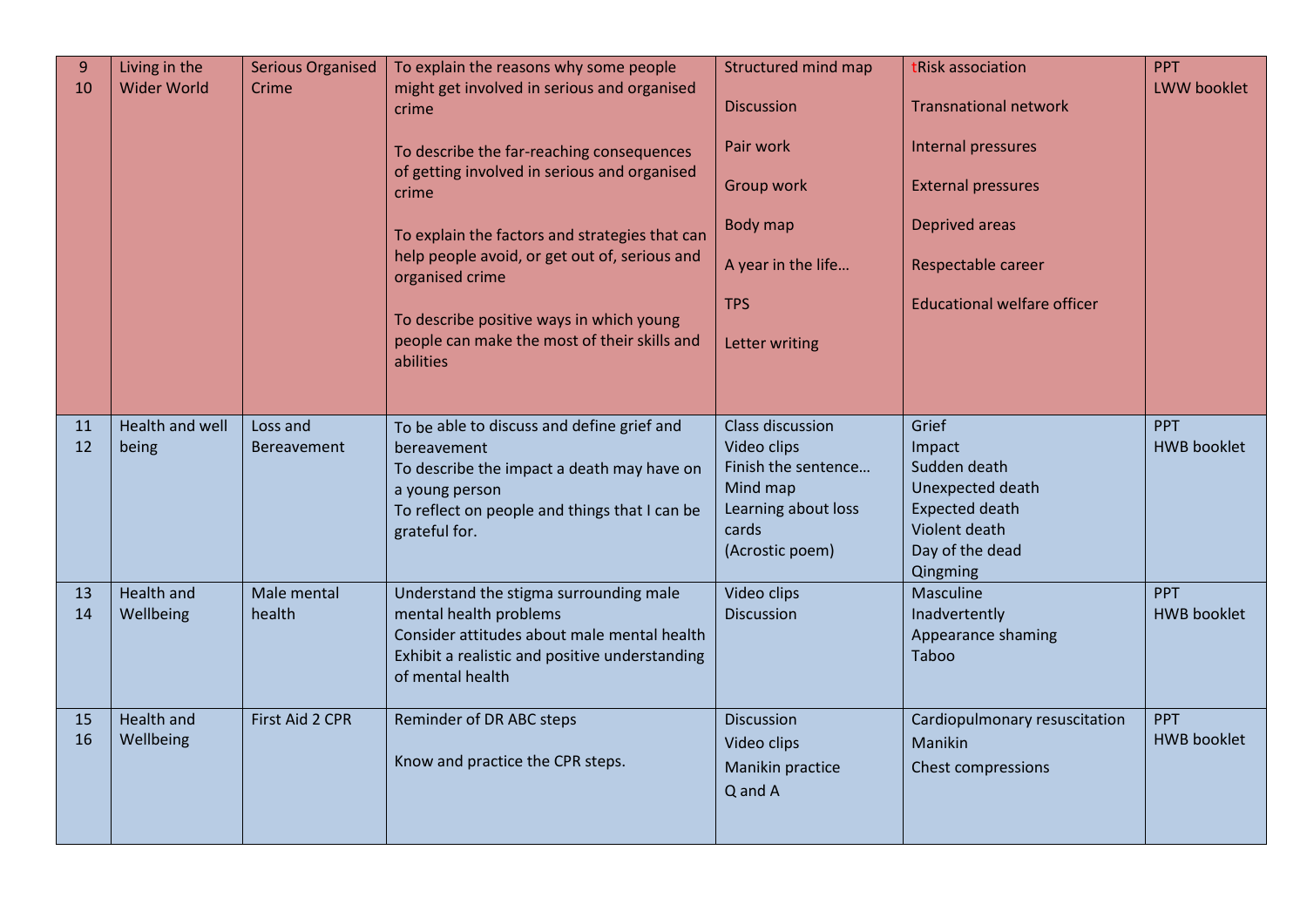| 17<br>18 | Health and<br>Wellbeing               | <b>Eating Disorders</b>               | To become more aware of the most<br>common types of eating disorders and their<br>symptoms and warning signs<br>To examine what leads to eating disorders<br>developing<br>To develop understanding and empathy<br>towards people who suffer with these<br>conditions<br>Explain the dangers of eating disorders | <b>Discussion</b><br>Video clips<br>Fact sharing<br>Q and A<br><b>Reading task</b><br>Key word task       | Anorexia Nervosa<br><b>Bulimia Nervosa</b><br><b>Binge Eating Disorder</b><br>Obsessive desire<br>Psychological addiction<br>Positive self perception<br>Negative self perception                                                                                                                                                                                | PPT<br><b>HWB</b> booklet        |
|----------|---------------------------------------|---------------------------------------|------------------------------------------------------------------------------------------------------------------------------------------------------------------------------------------------------------------------------------------------------------------------------------------------------------------|-----------------------------------------------------------------------------------------------------------|------------------------------------------------------------------------------------------------------------------------------------------------------------------------------------------------------------------------------------------------------------------------------------------------------------------------------------------------------------------|----------------------------------|
| 19<br>20 | Relationships<br>and Sex<br>Education | Contraception<br><b>Pros and Cons</b> | To know what contraception is<br>To consider different methods of<br>contraception and to understand<br>their effectiveness.                                                                                                                                                                                     | <b>Videos</b><br>True/false cards<br><b>Discussion</b><br>Pros and cons activity<br><b>Pyramid task</b>   | Cap<br><b>Combined pill</b><br>Condoms (female)<br>Condoms (male)<br>Contraceptive implant<br>Contraceptive injection<br>Contraceptive patch<br><b>Diaphragms</b><br>Intrauterine device (IUD)<br>Intrauterine system (IUS)<br>Natural family planning<br>Progestogen-only pill<br>Vaginal ring<br><b>Female sterilisation</b><br>Male sterilisation (vasectomy) | <b>PPT</b><br><b>RSE booklet</b> |
| 21<br>22 | Relationships<br>and Sex<br>Education | Parenthood                            | To escribe the benefits of being in a<br>committed, stable, positive relationship.<br>To identify the rights, roles and<br>responsibilities of parents with respect to<br>raising children.<br>To evaluate the characteristics of successful<br>parenting.                                                       | <b>Discussion</b><br>Mind Map<br>Diamond 9<br><b>TPS</b><br><b>Videos</b><br>'You are the parent'<br>task | Committee<br><b>Stable</b><br>Maintenance<br>Responsibility<br>Consistency<br>(Rules) and regulations                                                                                                                                                                                                                                                            | <b>PPT</b><br><b>RSE booklet</b> |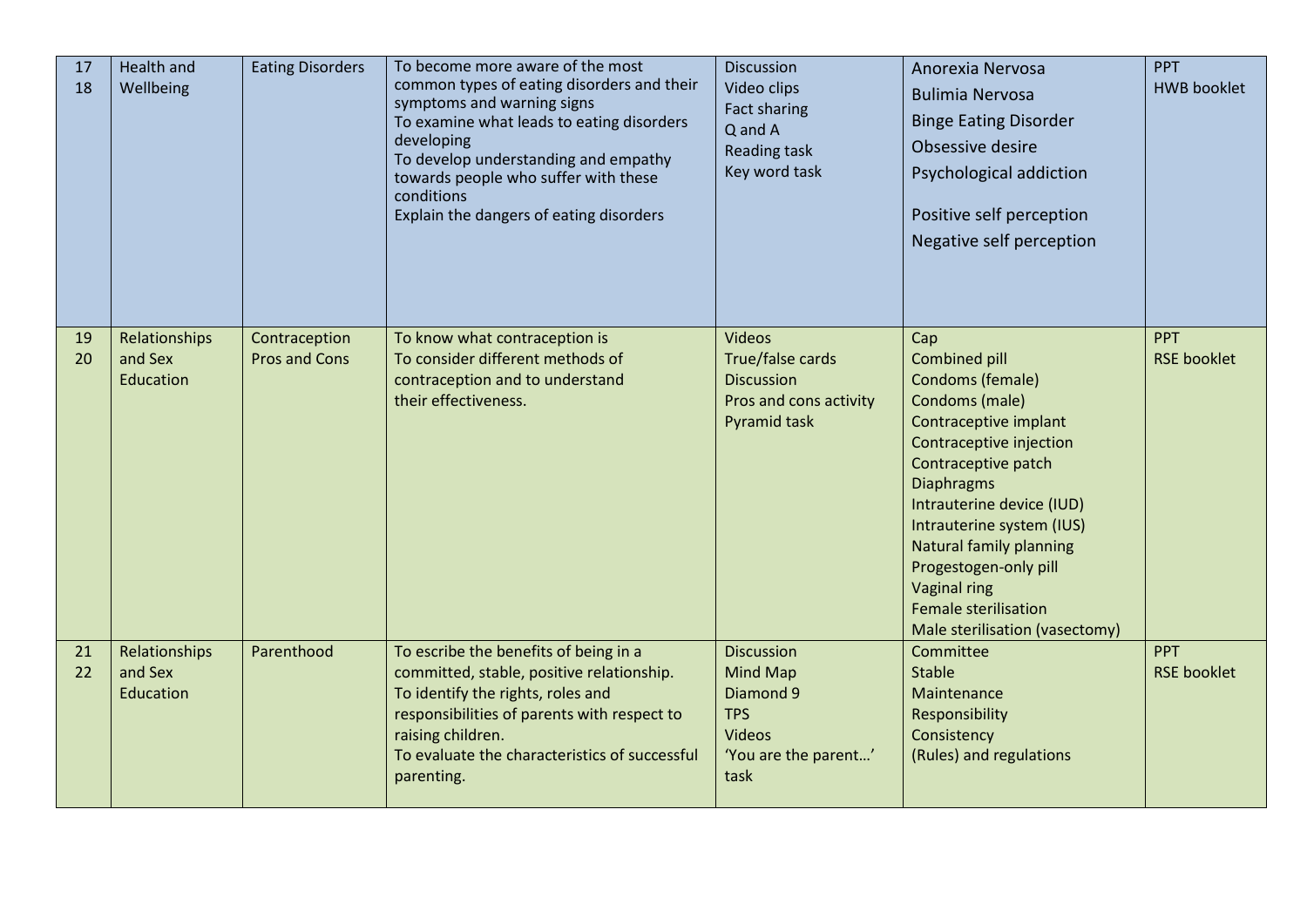| 23 | Relationships | Fertility and    | To explain how fertility changes over a    | Graphs               | Fertility                        | <b>PPT</b>         |
|----|---------------|------------------|--------------------------------------------|----------------------|----------------------------------|--------------------|
| 24 | and Sex       | pregnancy        | person's lifetime and some of the factors  | Q and A              | Conceive                         | <b>RSE booklet</b> |
|    | Education     | choices          | affecting this                             | <b>Discussions</b>   | Natural conception               |                    |
|    |               |                  | To explain how to maintain a healthy       | <b>Scenarios</b>     | IVF                              |                    |
|    |               |                  | pregnancy                                  |                      | Coparenting                      |                    |
|    |               |                  | To describe different routes to parenthood |                      | Adoption                         |                    |
|    |               |                  |                                            |                      | Fostering                        |                    |
|    |               |                  |                                            |                      | <b>Egg freezing</b>              |                    |
|    |               |                  |                                            |                      | Surrogacy                        |                    |
| 25 | Relationships | Pregnancy,       | To discuss current understanding of        | <b>Discussion</b>    | Antenatal                        | <b>PPT</b>         |
|    | and Sex       | abortion and     | pregnancy, abortion and miscarriage        | Video clips          | Fœtus                            | <b>RSE booklet</b> |
| 26 | Education     | miscarriage      | To understand the phases of pregnancy      | Case study           | <b>Scans</b>                     |                    |
|    |               |                  | To look at the causes and commonalities of | Fill the gaps        | <b>Termination</b>               |                    |
|    |               |                  | miscarriage                                | <b>Question cube</b> | Conception                       |                    |
|    |               |                  | To examine the law around abortion         |                      | Anaesthesia                      |                    |
|    |               |                  |                                            |                      | Surgical procedure               |                    |
|    |               |                  |                                            |                      | Non judgemental                  |                    |
|    |               |                  |                                            |                      | Embryo                           |                    |
|    |               |                  |                                            |                      | Stillbirth                       |                    |
| 27 | Relationships | LGBTQ+           | An understanding of LGBTQ+ and the history | Q and A              | Persecuted                       | <b>PPT</b>         |
| 28 | and Sex       |                  | An awareness of stereotyping and stigma    | <b>Discussion</b>    | Transsexual                      | <b>RSE booklet</b> |
|    | Education     |                  | An awareness of where to get help and      | Video clips          | Questioning                      |                    |
|    |               |                  | support                                    | Quiz                 | Intersex                         |                    |
|    |               |                  |                                            | Tweet                | Ally                             |                    |
|    |               |                  |                                            |                      | Asexual                          |                    |
|    |               |                  |                                            |                      | Pansexual                        |                    |
|    |               |                  |                                            |                      | <b>Stigma</b>                    |                    |
| 29 | Relationships | Self-examination | Understand the importance of checking your | Key terms            | Self examination                 | <b>PPT</b>         |
| 30 | and Sex       | and FGM          | body on a regular basis.                   | Video clips          | <b>Breast cancer</b>             | <b>RSE booklet</b> |
|    | Education     |                  | Gain more knowledge of the process of      |                      | <b>Testicular cancer</b>         |                    |
|    |               |                  | FGM.                                       | <b>Discussion</b>    | <b>Female Genital Mutilation</b> |                    |
|    |               |                  |                                            |                      | <b>Female circumcision</b>       |                    |
|    |               |                  |                                            | Facts                | Criminal offence                 |                    |
|    |               |                  |                                            | Post it activity     | <b>Global prevalence</b>         |                    |
|    |               |                  |                                            | Jigsaw chart         |                                  |                    |